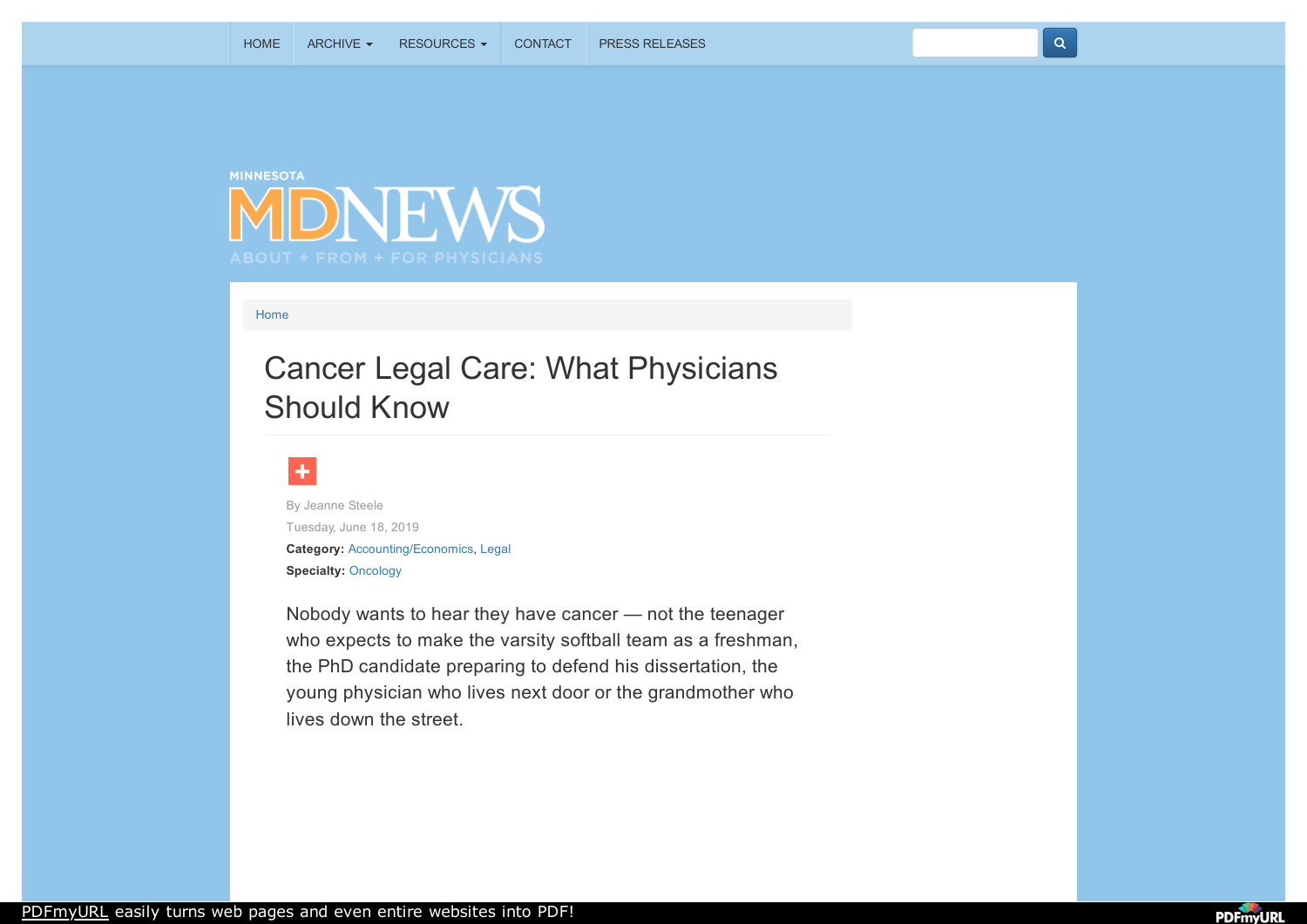

Yet, almost everyone knows someone whose life has been changed, often dramatically, by a cancer diagnosis. The American Cancer Society estimates that 30,560 new cases will be diagnosed in Minnesota this year. The good news is that most of those people will be successfully treated. That is not without a cost, however. Many costs, in fact — not the least of which are the physical and emotional tolls cancer treatment (surgery, chemo and radiation) exacts from patients and loved ones for weeks, months and even years.

Less obvious than the physical and emotional side effects of cancer treatment are the practical, financial and legal challenges cancer patients and their families face. Lindy Yokanovich, Founder and Executive Director of Cancer Legal Care (CLC), learned firsthand how devastating the effects of cancer can be when she was in high school and her mother was treated for colon cancer. Her family lost their health insurance coverage, but lifesaving treatment continued thanks to the kindness of her mother's physician.

"My mother's ensuing uninsurability and the financial fallout, however, caused incredible stress for years and years after she got better," Yokanovich recalls. "I thought there just had to be a better way."

Aaron Grey, recently named one of the five Directors in Mental Health and Addiction Services at Allina Health, was working as an oncology social worker at Virginia Piper Cancer Institute when he first encountered Cancer Legal Care, then known as Cancer Legal Line.

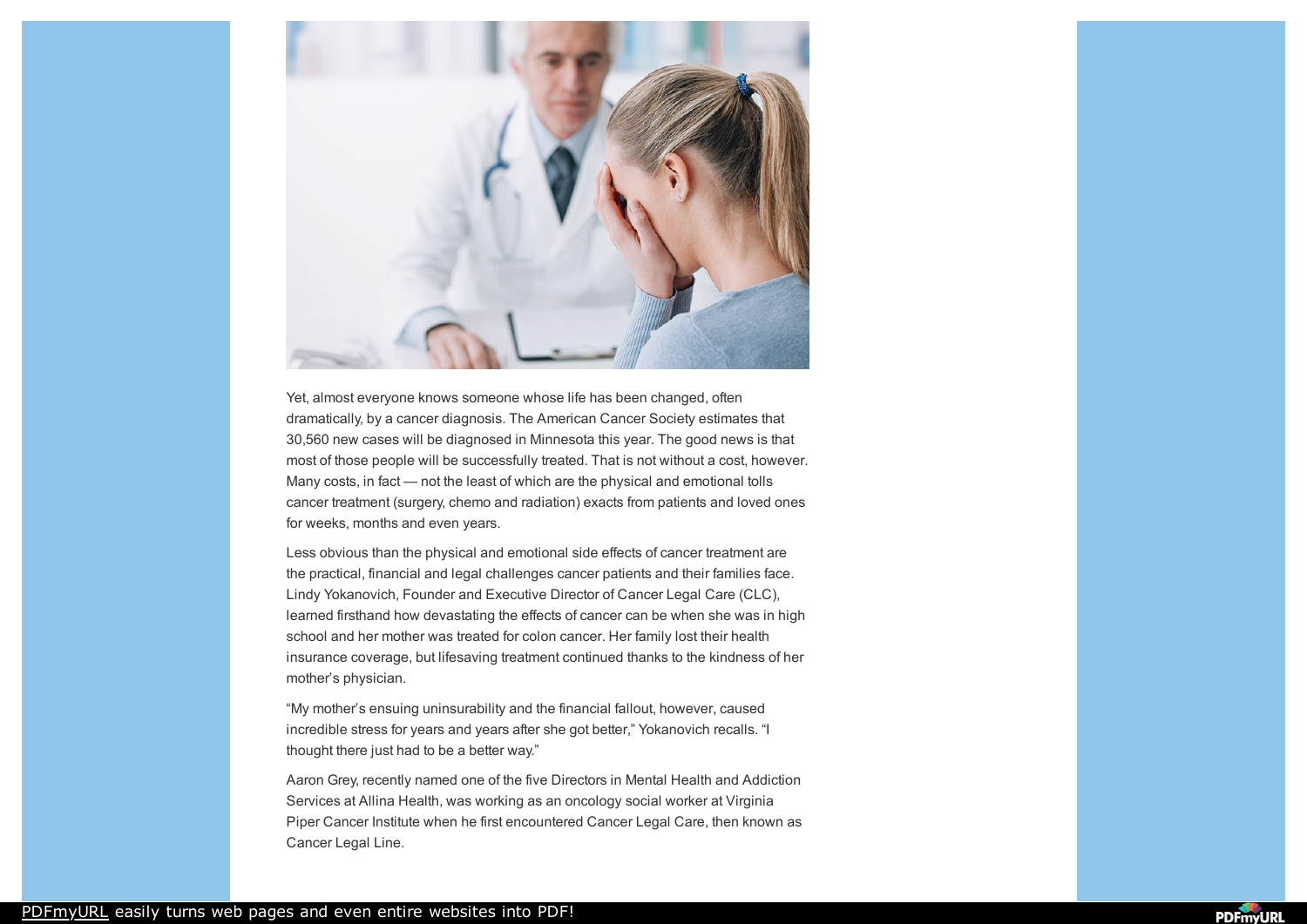"No one else was providing that service, yet it was so desperately needed," Grey says. "When you have cancer, 100% of your energy needs to go for healing. When patients walk through the treatment tunnel, they need a translator or someone who can help them understand and deal with the complex issues around insurance, finances and employment."

Brian Rank, MD, Co-Executive Medical Director at HealthPartners and a practicing oncologist for almost 40 years, has seen numerous changes in the medical field. Advances in science have created new options for cancer management and more potential for cures, but there are still plenty of burdens associated with a potentially lethal diagnosis. He sees affordability as the biggest challenge — one that affects patients and the medical community alike. Even people with good health insurance can be financially devastated by deductibles, copays and uncovered treatment costs that can run into thousands of dollars per month. The job of the clinician, Dr. Rank believes, is to understand what each patient needs and then to help the patient connect with appropriate resources spiritual, emotional, material, legal and financial.

In a study titled "Death or Debt? National Estimates of Financial Toxicity in Persons with Newly-Diagnosed Cancer," *The American Journal of Medicine* estimates that two years after a diagnosis of cancer, 42.2% of more than 9 million individuals ages 50 or older would have depleted their entire life's assets. Four years after diagnosis, an estimated 38.2% would still be financially insolvent.

Although a majority (87%) of cancer diagnoses occur among individuals ages 50 and older, younger people are especially vulnerable to the nonmedical fallout of cancer. How do people safeguard their job, update their will, receive the disability benefits to

## A 'Stellar' Response to a Complicated Case

Martie (not her real name for privacy reasons), who has worked for years as a registered nurse, knows more than the average person about health challenges — both physical and practical. Diagnosed with breast cancer last fall, she is stoic about the surgery and chemotherapy she has undergone in the past several months and optimistic about her full recovery. But being told that neither her nor her husband's health insurance plan would cover her hospital bills nearly derailed her faith in the healthcare system. She says she doesn't know what she would do without the assistance of Cancer Legal Care (CLC) and Bill Foley, the organization's Health Insurance Advocate.

As her explanation of healthcare benefits statements started to come in, Martie says, she and her husband spent hours trying to understand what their options were and talking with their respective human resources offices. They went through the entire appeals process with their respective plans but got no relief. At wits' end, Martie contacted CLC and laid out the intricacies of her admittedly complicated coordination-of-

[PDFmyURL](https://pdfmyurl.com/?src=pdf) easily turns web pages and even entire websites into PDF!

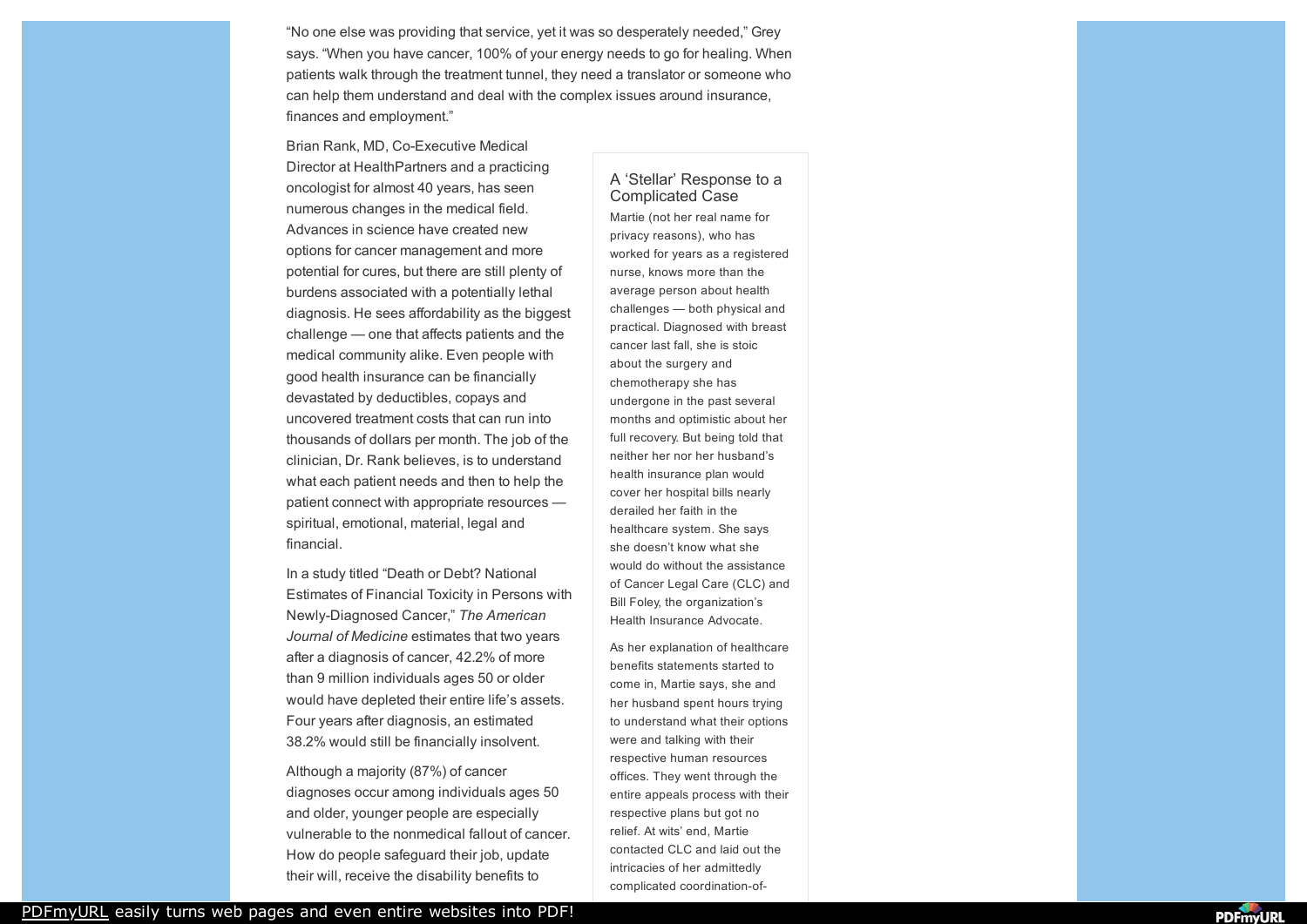which they are entitled, establish a financial power of attorney, or ensure that provisions for the care of loved ones are in place? These are the kinds of issues CLC helps cancer patients and their families address — for free.

When someone calls CLC, the first question is: How can we help? The "we" refers to a staff of six — three attorneys, a health insurance advocate, a paralegal and an office manager. The majority of CLC clients need answers to

benefits situation. She says CLC's response has been "stellar," and that Foley has stayed in close contact, via conference calls and email, as he works on her behalf.

"I can't say enough good things about them," she says.

the many financial and legal questions that keep them up at night and a road map for moving ahead. CLC staff attorneys J. Lindsay Flint and Julie Olmsted provide this information free of charge to anyone affected by cancer, and they build relationships with their clients so that future issues can be addressed quickly.

CLC also connects clients with the rich network of cancer support services — such as the Angel Foundation, Open Arms of Minnesota, Gilda's Club, The Firefly Sisterhood and Jack's Caregiver Coalition — here in Minnesota. If a client needs additional legal services, such as estate planning, and meets income guidelines for pro bono services, CLC staff attorneys will provide these additional services or match the client with a volunteer attorney in the community. Often, clients say that hearing the caring voice of someone who understands what they are going through is almost as important as the advice they receive. Flint, a two-time cancer survivor herself, is well known for her calm, reassuring manner, not to mention her skills as an attorney.

Nancy A. Hutchison, MD, a physician in the Department of Physical Medicine and Rehabilitation at Allina Health, specializes in cancer rehabilitation. A longtime activist in the cancer field, Dr. Hutchison says the assistance CLC provides is really important to quality patient care, especially in this era of patient empowerment and shared decision-making. She believes all members of the physician care team need to pay attention to the financial and legal stressors that get in the way of healing. "We can't deliver the best care if we don't know what's at the forefront of our patients' minds," she says.

Assessing patients' nonmedical challenges doesn't need to eat up a lot of clinical time, Dr. Hutchison notes, but physicians do need to structure care plans around practical considerations and encourage patients to take advantage of services such as CLC. She herself finds it useful to ask patients about their biggest concerns during the initial visit.

Dr. Hutchison's advice for colleagues is to build simple, time-saving steps into everyday routines. Make sure brochures for support organizations are readily